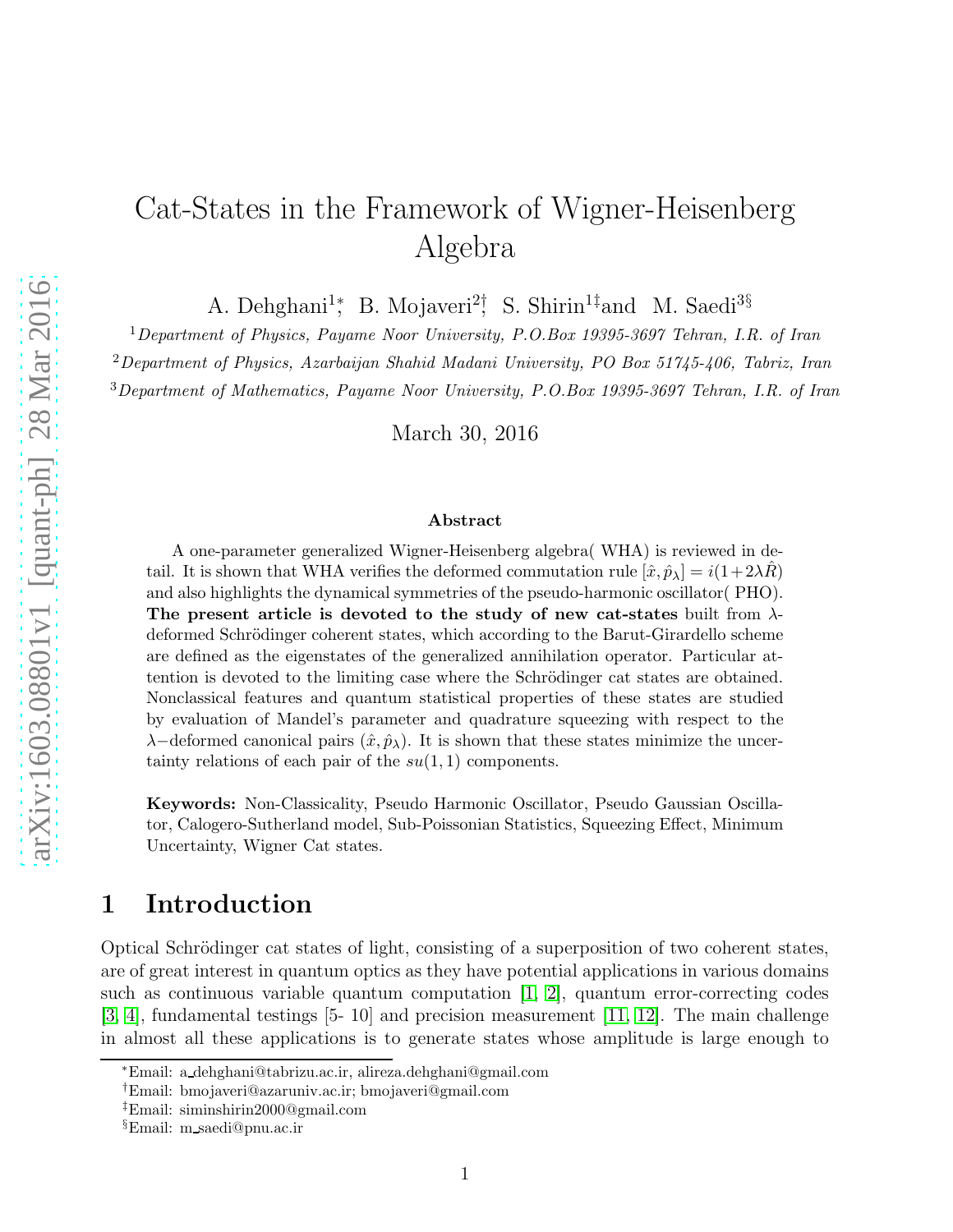perform good quality operations [\[2,](#page-12-1) [14\]](#page-13-1). In quantum optics, cat states are defined as linear superposition of two coherent states with opposite phase:<sup>[1](#page-1-0)</sup>

$$
|Cat\rangle_{+} := \frac{|\alpha\rangle_{Sch} + |-\alpha\rangle_{Sch}}{\sqrt{2(1 + e^{-2|\alpha|^{2}})}} = \sqrt{\frac{1}{\cosh(|\alpha|^{2})}} \sum_{n=0}^{\infty} \frac{\alpha^{2n}}{\sqrt{(2n)!}} |2n\rangle,
$$
\n(1a)

$$
|Cat\rangle_{-} := \frac{|\alpha\rangle_{Sch} - |-\alpha\rangle_{Sch}}{\sqrt{2(1 + e^{-2|\alpha|^2})}} = \sqrt{\frac{1}{\sinh(|\alpha|^2)}} \sum_{n=0}^{\infty} \frac{\alpha^{2n+1}}{\sqrt{(2n+1)!}} |2n+1\rangle.
$$
 (1b)

These states are often referred to as even and odd coherent states, respectively, first introduced by Dodonov et.al in 1974 [\[15\]](#page-13-2). They are called even and odd coherent state since such superpositions involve only even and odd Fock states. They are two orthogonal and normalized states which include two kinds of interesting nonclassical features: the even coherent state  $|Cat\rangle_+$  has a squeezing effect but has no anti-bunching effect, while the odd coherent state  $|Cat\rangle$  has an anti-bunching effect but has no squeezing effect [16- 20]. For an enough large displacement parameters  $\alpha$ , the states  $\left| Cat \right>_{\pm}$  can be interpreted as the quantum superposition of two macroscopically distinguishable states, which are called Schrödinger-catlike-states [\[21\]](#page-13-3). A well-studied example is the case of a two-level ion trapped in an external harmonic field. It turns out that the stationary states of the center of mass motion (in the harmonic trap) of a laser-driven ion are even or odd coherent states [\[22,](#page-13-4) [23\]](#page-13-5). Another method suggested for the preparation of cat states involves the coupling of an optical coherent field with a Kerr nonlinear medium [\[24\]](#page-13-6). From algebraic point of view, even and odd coherent states can be considered as the Burut-Girardello's  $su(1,1)$  coherent states [19, 25-28], i.e.

$$
\hat{a}^2|Cat\rangle_+ = \alpha^2|Cat\rangle_{even},\tag{2a}
$$

$$
\hat{a}^2|Cat\rangle_- = \alpha^2|Cat\rangle_{odd},\tag{2b}
$$

where  $\hat{a}$  denotes the boson annihilation operator.

In recent years a lot of attention was paid to the extension and deformation of the boson oscillator algebra. Most of deformations of a boson algebra have been accomplished until now [29- 33]. Some of them are constructed by using the Jackson's qcalculus [\[34\]](#page-13-7), while others are not. One of the most interesting algebra which is not related to the q-calculus is Wigner algebra [\[35\]](#page-13-8). In 1950, Wigner proposed the interesting question,

#### "Do the equations of motion determine the quantum mechanical commutation relations?"

and he found that a deformation of the Heisenberg algebra (called Wigner algebra) could be introduced, leaving the equations of motion unchanged in the case of a free particle or an harmonic oscillator. According to Wigners new quantization method, a supplementary term  $\lambda R$  can be introduced in the modified commutation relation between the position and the deformed momentum operator, where  $\lambda$  is a constant called Wigner parameter and R is the parity operator. The coordinate representation for the deformed momentum operator has been found [\[36\]](#page-14-0),

<span id="page-1-0"></span> $1$ Subscript 'Sch' refers to the Schrödinger and specifies a particular type of quantum states that are called the canonical coherent states, too.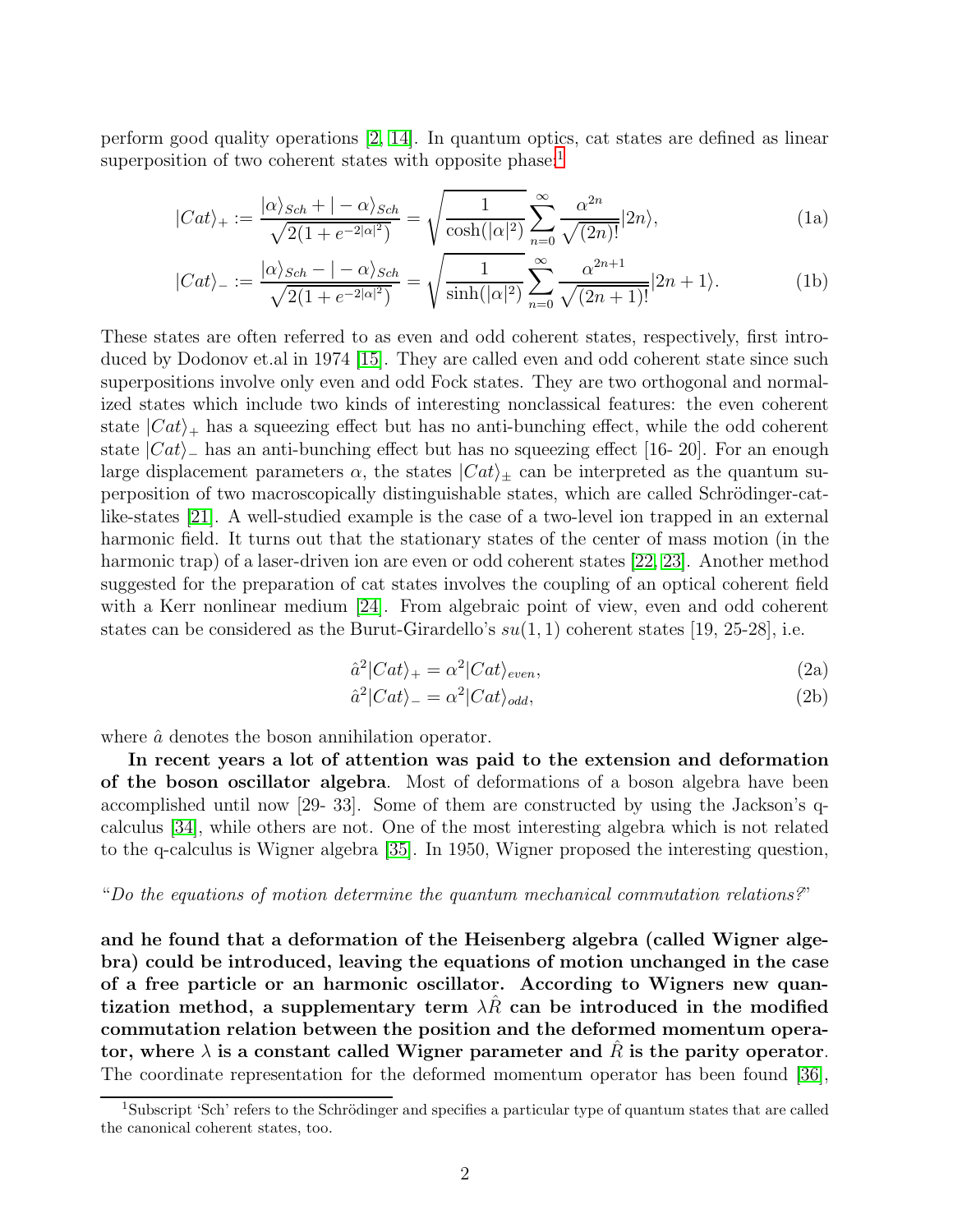which realizes Wigner algebra. Also, there has been further interest in extending algebras, or even more basically in extending differential operators by reflection operators [37- 42].

Wigner algebra is an obvious modification of the boson algebra. Indeed, it reduces to an ordinary boson algebra when Wigner parameter  $\lambda$  becomes zero. It is well known that Wigner algebra is linked to the reduced part of the two-particle Calogero model( or PHO) [43- 45], where Wigner parameter is related to the Calogero coupling constant. This system is exactly solvable, the potential being the sum of the harmonic potential,  $\frac{1}{2}x^2$ , and the inversely quadratic potential,  $\frac{1}{2} \frac{\lambda(\lambda-1)}{x^2}$ . This model was first proposed by Post in 1956 when he studied the one-dimensional many identical particles problem in the case of the pair-force interaction between particles [\[46\]](#page-14-1). Since 1961 such a quantum system has been studied by many authors [46- 58]. For example, Landau and Lifshitz studied its exact solutions in three dimensions [\[48\]](#page-14-2). Recently, Sage has studied the vibrations and rotations of the pseudo-gaussian oscillator in order to describe the diatomic molecule [\[57\]](#page-14-3), in which he briefly reinvestigated some properties of the PHO to study the pseudo-gaussian oscillator. Advantages of the pseudo-harmonic potential have been considered for improvements in the conventional presentation of molecular vibrations [\[58\]](#page-14-4). Hurley found that this kind of PHO interaction between the particles can be exactly solved by separation of variables when he studied the three-body problem in one dimension [\[59\]](#page-14-5). A few years later, Calogero studied the one-dimensional three- and N-body problems interacting pairwise via harmonic and inverse square (centrifugal) potential [\[60,](#page-14-6) [61\]](#page-14-7). On the other hand, this potential was generalized by Camiz and Dodonov et al. to the non-stationary (varying frequency) PHO potential [\[62,](#page-15-0) [63,](#page-15-1) [64\]](#page-15-2). In addition, such a physical problem was also studied in arbitrary dimension  $D$  [60-64]. Also, Dong et .al have studied its dynamical group in two dimensions [\[65\]](#page-15-3). The reduced part of the two-particle Calogero-Sutherland model has attracted considerable interests [43, 66, 67] in connection with its  $su(1,1)$  dynamical symmetry [\[68,](#page-15-4) [69,](#page-15-5) [70\]](#page-15-6). It is of great interest in quantum optics because it can characterize many kinds of quantum optical systems [\[71,](#page-15-7) [72,](#page-15-8) [73\]](#page-15-9). In particular, the bosonic realization of  $su(1, 1)$  describes the degenerate and non-degenerate parametric amplifiers [\[74,](#page-15-10) [75\]](#page-15-11). For this reason, the study of coherent states for PHO is of great importance. It has been recently achieved in the framework of  $su(1,1)$  Lie algebra [\[66,](#page-15-12) [67,](#page-15-13) [70,](#page-15-6) [76\]](#page-15-14). Because of this important progress in the generation of coherent states and their combinations, we are interested in extending the notion of even and odd coherent states to potentials other than the harmonic oscillator. In particular, we will consider even and odd coherent states associated with the PHO. This paper is organized as follows. We review WHA and its connection to the PHO in sections. 2 and 3, respectively. In section. 4, we construct generalized even and odd coherent states associated to the PHO and study some of the nonclassical properties such as sub-Poissonian statistics and quadrature as well as higher order squeezing effects. Finally, in section 5, we present a summary and conclusion.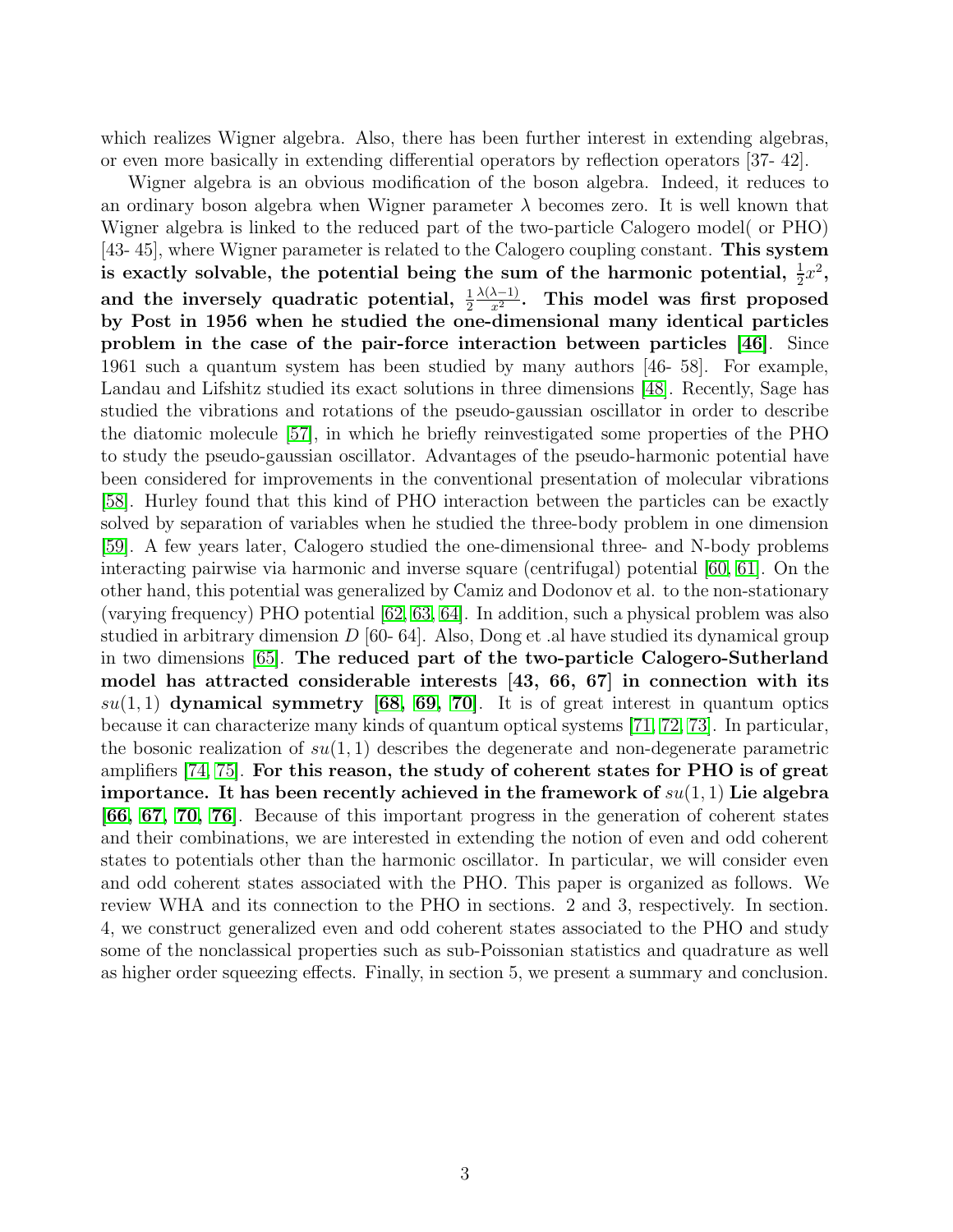# 2 A Short Review of Generalized Hermite Polynomials  $H_n^{\lambda}(x)$

Generalized Hermite polynomials,  $H_n^{\lambda}(x)$ , were introduced by Szego [\[77\]](#page-15-15) and discussed latter in details in Refs. [\[78,](#page-15-16) [79,](#page-15-17) [80\]](#page-15-18) as

$$
H_{2n}^{\lambda}(x) = (-1)^n 2^{2n} n! L_n^{\lambda - \frac{1}{2}}(x^2), \tag{3a}
$$

$$
H_{2n+1}^{\lambda}(x) = (-1)^n 2^{2n+1} n! x L_n^{\lambda + \frac{1}{2}}(x^2), \tag{3b}
$$

where  $L_n^{\mu}(x)$  denote the Laguerre polynomials with  $\mu > -1$  [\[81\]](#page-15-19). They reduce to the ordinary Hermite polynomials when  $\lambda$  vanishes, i.e.  $H_n^{\lambda=0}(x) = H_n(x)$ . The generalized Hermite polynomials (3) are orthogonal with respect to the weight function  $|x|^{2\lambda}e^{-x^2}$ ,  $x \in \mathbb{R}$ , i.e.

$$
\int_{-\infty}^{\infty} |x|^{2\lambda} e^{-x^2} H_n^{\lambda}(x) H_m^{\lambda}(x) dx = 2^{2n} \left[ \frac{n}{2} \right] \text{IT} \left( \left[ \frac{n+1}{2} \right] + \lambda + \frac{1}{2} \right) \delta_{n,m}.
$$
 (4)

Here  $[a]$  denotes the greatest integer not exceeding a. The interest of the generalized Hermite polynomials is twofold: (i) correctly weighted, they form an orthonormal set of  $L^2(\mathbb{R}, dx)$ , (ii) one can build the Bose-like oscillator calculus in terms of these polynomials [\[79\]](#page-15-17). Indeed defining  $\psi_n^{\lambda}(x) \equiv \langle x | n, \lambda \rangle$  as

$$
\psi_{2n}^{\lambda}(x) := \frac{|x|^{\lambda}e^{-\frac{x^2}{2}}H_{2n}^{\lambda}(x)}{\sqrt{2^{4n}n!\Gamma(n+\lambda+\frac{1}{2})}} = \sqrt{\frac{n!}{\Gamma(n+\lambda+\frac{1}{2})}}(-1)^n|x|^{\lambda}e^{-\frac{x^2}{2}}L_n^{\lambda-\frac{1}{2}}(x^2),\tag{5a}
$$

$$
\psi_{2n+1}^{\lambda}(x) := \frac{|x|^{\lambda}e^{-\frac{x^2}{2}}H_{2n+1}^{\lambda}(x)}{\sqrt{2^{4n+2}n!\Gamma(n+\lambda+\frac{3}{2})}} = \sqrt{\frac{n!}{\Gamma(n+\lambda+\frac{3}{2})}}(-1)^{n}x|x|^{\lambda}e^{-\frac{x^2}{2}}L_n^{\lambda+\frac{1}{2}}(x^2),
$$
(5b)

we remark that

$$
\forall \lambda > -\frac{1}{2}, \forall n \ge 0, \psi_{2n}^{\lambda} \in L^{2}(\mathbb{R}, dx)
$$

and

$$
\forall \lambda > -\frac{3}{2}, \forall n \ge 0, \psi_{2n+1}^{\lambda} \in L^{2}(\mathbb{R}, dx).
$$

Furthermore the following  $L^2(\mathbb{R},dx)$ -inner product relation holds

$$
\forall \lambda > -\frac{1}{2}, \forall n, m \ge 0, \langle \psi_n^{\lambda} | \psi_m^{\lambda} \rangle = \delta_{nm}.
$$
\n
$$
(6)
$$

Remark; For odd integers n and m the previous relation can be extended to  $\lambda > -\frac{3}{2}$  $\frac{3}{2}$ .

Therefore the  $\{\psi_n^{\lambda}\}_n \in \mathbb{N}$  define an orthonormal set of  $L^2(\mathbb{R},dx)$ , generating the Hilbert space  $\mathcal{H}_{\lambda} = span\{\psi_n^{\lambda}|n \in \mathbb{N}\}\subset L^2(\mathbb{R},dx)$  for  $\lambda > -\frac{1}{2}$  $\frac{1}{2}$ . Therefore, they can be used to represent WHA, that will be discussed later.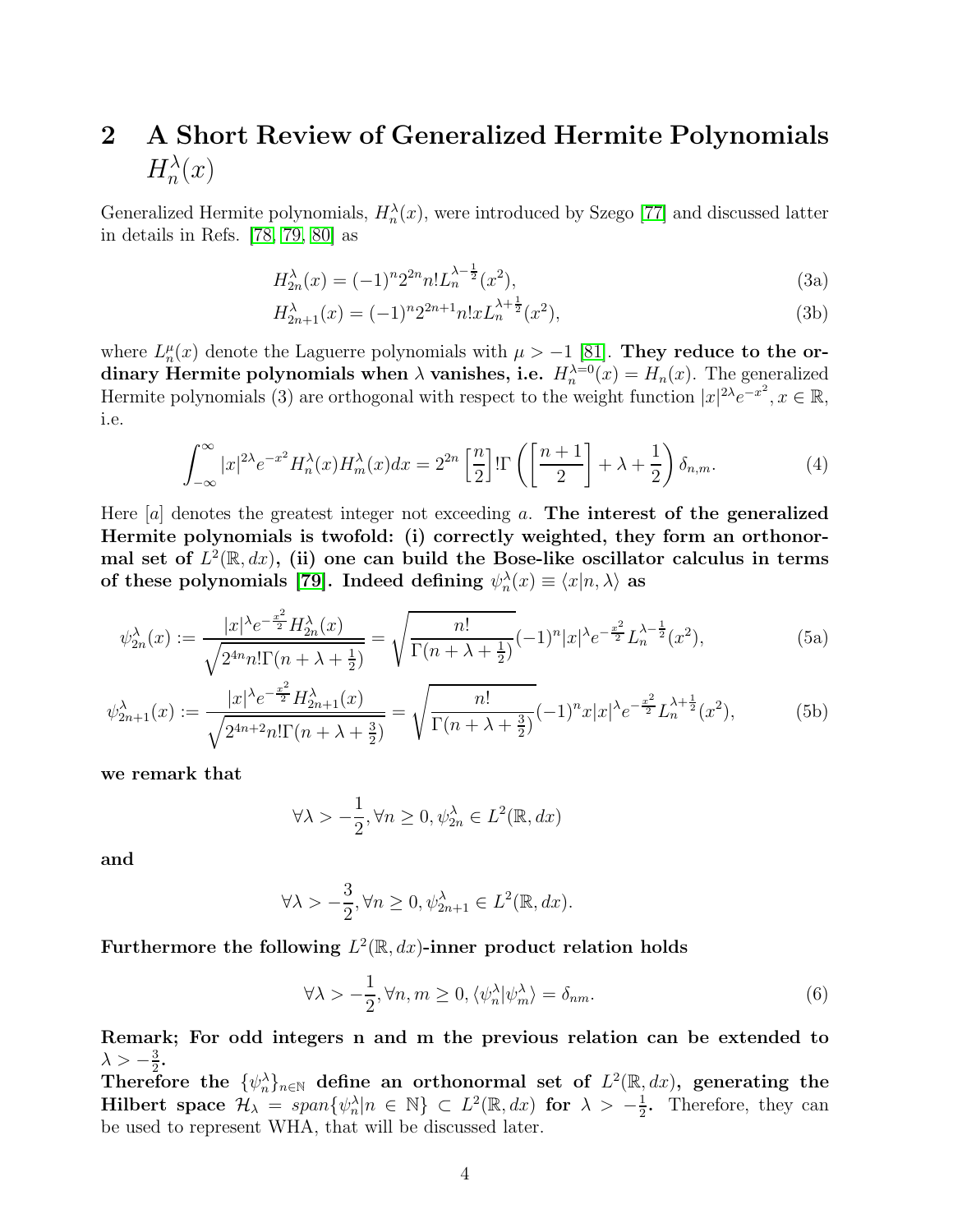# 3 WHA, its representation and relationship with PHO model

The Heisenberg algebra of  $H_3$  can be extended by a reflection operator  $\hat{R}$ , then the WHA is generated as a unital algebra with the generators  $\{1, \mathfrak{a}, \mathfrak{a}^{\dagger}, \hat{R}\}$ , which satisfy the (anti-)commutation relations

$$
[\mathfrak{a}, \mathfrak{a}^\dagger] = 1 + 2\lambda \hat{R},\tag{7a}
$$

$$
\{\hat{R}, \mathfrak{a}\} = \{\hat{R}, \mathfrak{a}^\dagger\} = 0. \tag{7b}
$$

Here  $\lambda$  is a real constant called Wigner parameter and  $\hat{R}$  is Hermitian and unitary operator also possessing the properties

$$
\hat{R}^2 = I, \hat{R}^\dagger = \hat{R}^{-1} = \hat{R}.\tag{8}
$$

It also commutates with number operator N that includes the eigenvector  $|n, \lambda\rangle$ , such that

$$
N|n,\lambda\rangle = n|n,\lambda\rangle. \tag{9}
$$

Here N satisfies the following commutation relations

$$
[N, \mathfrak{a}] = -\mathfrak{a}, [N, \mathfrak{a}^\dagger] = \mathfrak{a}^\dagger,\tag{10}
$$

and results a modified relation between the operators  $\mathfrak{a}, \mathfrak{a}^{\dagger}$  and number operator N is established by

$$
\mathfrak{a}^\dagger \mathfrak{a} = N + \lambda (1 - \hat{R}). \tag{11}
$$

It is well known that the functions  $\psi_n^{\lambda}(x)$  represent the WHA, as follows

$$
\mathfrak{a}|2n,\lambda\rangle = \sqrt{2n}|2n-1,\lambda\rangle,\tag{12a}
$$

$$
\mathfrak{a}|2n+1,\lambda\rangle = \sqrt{2n+2\lambda+1}|2n,\lambda\rangle,\tag{12b}
$$

$$
\mathfrak{a}^{\dagger}|2n,\lambda\rangle = \sqrt{2n+2\lambda+1}|2n+1,\lambda\rangle,\tag{12c}
$$

$$
\mathfrak{a}^{\dagger}|2n+1,\lambda\rangle = \sqrt{2n+2}|2n+2,\lambda\rangle,\tag{12d}
$$

and

$$
\hat{R}|n,\lambda\rangle = (-1)^n |n,\lambda\rangle.
$$
\n(13)

Since  $\hat{R}$  is the reflection operator, then the explicit differential forms of the generators  $\mathfrak{a}, \mathfrak{a}^{\dagger}$ are obtained [\[36\]](#page-14-0) as follows:

$$
\mathfrak{a} = \frac{1}{\sqrt{2}} \left( \frac{d}{dx} + x - \frac{\lambda}{x} \hat{R} \right),\tag{14a}
$$

$$
\mathfrak{a}^{\dagger} = \frac{1}{\sqrt{2}} \left( -\frac{d}{dx} + x + \frac{\lambda}{x} \hat{R} \right),\tag{14b}
$$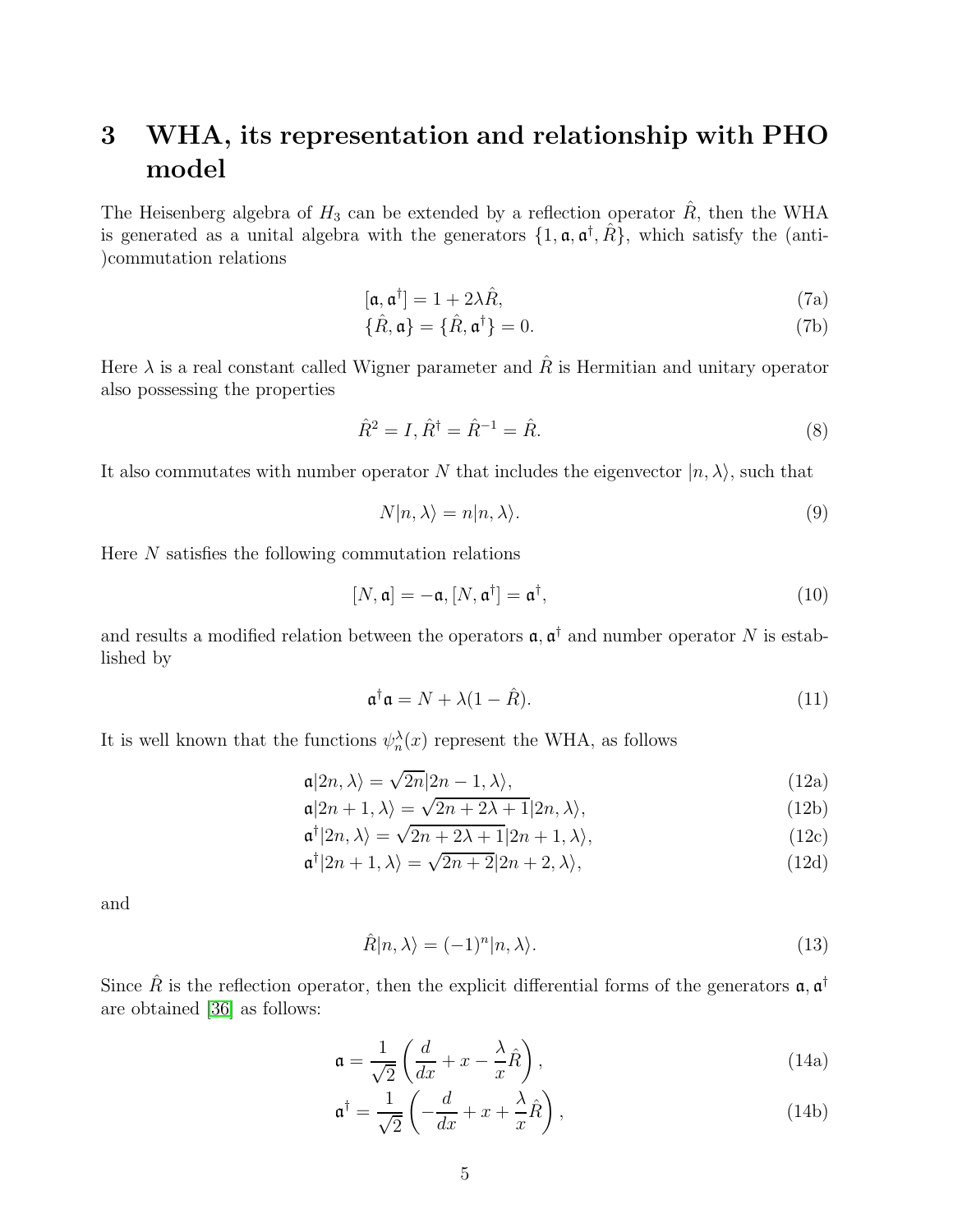which provide us with the coordinate representation for the position  $\hat{x}$  and its  $\lambda$ -deformed canonical pair  $\hat{p}_{\lambda}$  as bellow

$$
\hat{x} = \frac{\mathfrak{a} + \mathfrak{a}^\dagger}{\sqrt{2}},\tag{15a}
$$

$$
\hat{p}_{\lambda} = \frac{\mathfrak{a} - \mathfrak{a}^{\dagger}}{i\sqrt{2}} = -i\frac{d}{dx} + i\frac{\lambda}{x}\hat{R}.
$$
\n(15b)

It should be noticed that the representation for the WHA is unitary since not only the operators **a** and  $\mathfrak{a}^{\dagger}$  are Hermitian conjugate of each other **but also the operators**  $\hat{R}$  and N are Hermitian with respect to the inner product of  $L^2(\mathbb{R}, dx)$ .

Let us remember the interesting connection between the WHA and the PHO model, which is expressed in the symmetric form in terms of the mutually adjoint operators  $\alpha$  and  $\mathfrak{a}^\dagger$ 

$$
H_{\lambda} = \frac{1}{2} \{ \mathfrak{a}, \mathfrak{a}^{\dagger} \},
$$
  
= 
$$
\frac{1}{2} \left[ -\frac{d^2}{dx^2} + x^2 + \frac{\lambda(\lambda - 1)}{x^2} \right].
$$
 (16)

Meanwhile, in Refs. [\[15,](#page-13-2) [67,](#page-15-13) [82\]](#page-15-20), it has been shown that the second-order differential operators

$$
J_{+}^{\lambda} := \frac{(\mathfrak{a}^{\dagger})^2}{2} = \frac{1}{4} \left[ \left( x - \frac{d}{dx} \right)^2 - \frac{\lambda(\lambda - 1)}{x^2} \right],\tag{17a}
$$

$$
J_{-}^{\lambda} := \frac{\mathfrak{a}^2}{2} = \frac{1}{4} \left[ \left( x + \frac{d}{dx} \right)^2 - \frac{\lambda(\lambda - 1)}{x^2} \right],\tag{17b}
$$

$$
J_3^{\lambda} := \frac{H^{\lambda}}{2} = \frac{1}{4} \left[ -\frac{d^2}{dx^2} + x^2 + \frac{\lambda(\lambda - 1)}{x^2} \right],
$$
 (17c)

constitute the  $su(1,1)$  Lie algebra as follows

$$
\left[J_+^{\lambda}, J_-^{\lambda}\right] = -2J_3^{\lambda}, \qquad \qquad \left[J_3^{\lambda}, J_{\pm}^{\lambda}\right] = \pm J_{\pm}^{\lambda}.
$$
 (18)

It is useful to stress that two operators  $J^{\lambda}_{+}$  and  $J^{\lambda}_{-}$  are Hermitian conjugate of each other with respect to the inner product (6) and  $J_3^{\lambda}$  as well as  $H^{\lambda}$  are self-adjoint operators.

# 4 Wigner Cat States

Here, we are interested in extending the notion of even and odd coherent states to potentials other than the harmonic oscillator. Then, we introduce Wigner cat states( WCS) as generalized even and odd coherent states (deformation of usual Schrödinger cat states) of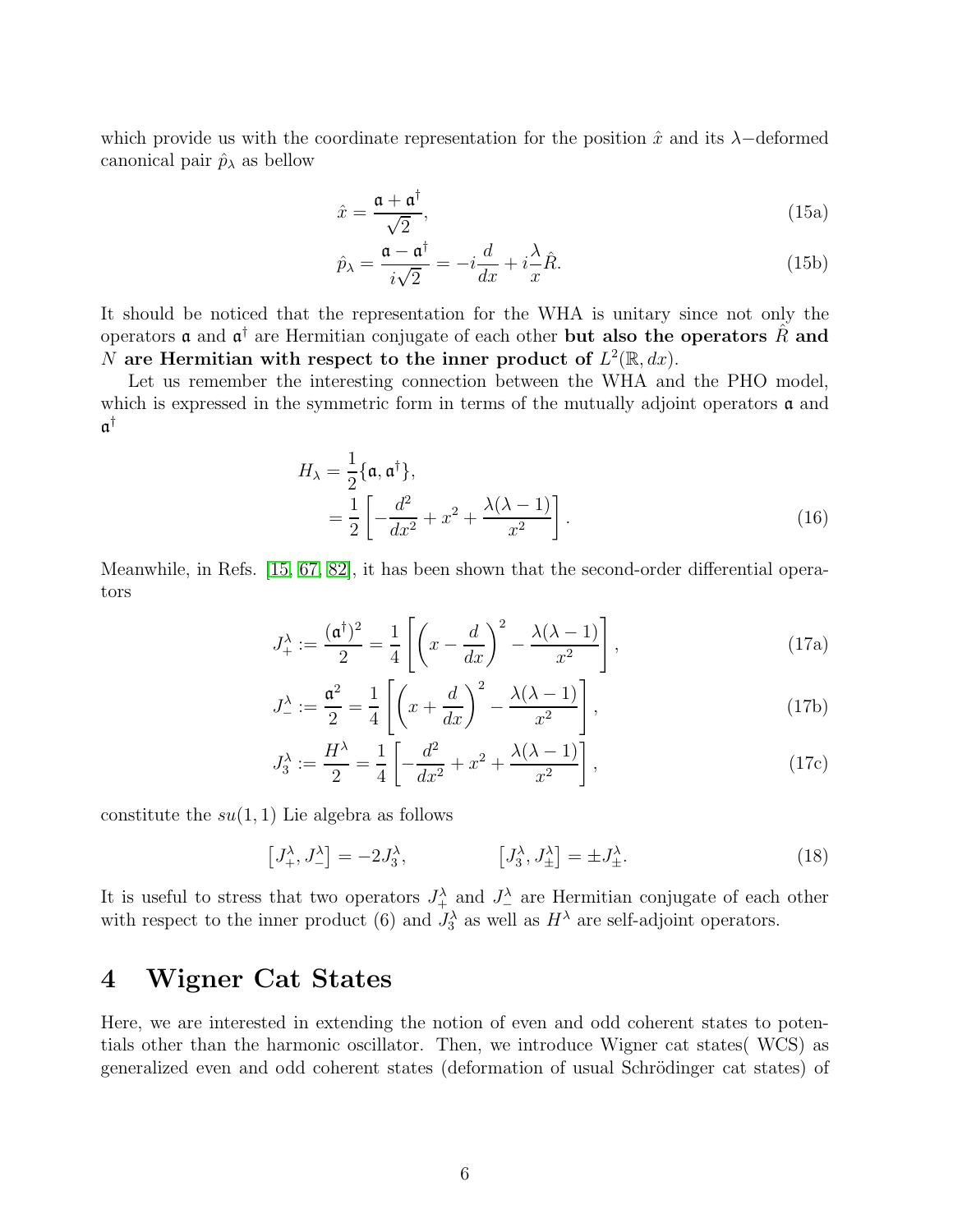quantized fields:

$$
|W\rangle_{\lambda,+} := \sqrt{\frac{\left(\frac{|w|}{\sqrt{2}}\right)^{2\lambda-1}}{I_{\lambda-\frac{1}{2}}(|w|^2)}} \sum_{n=0}^{\infty} \frac{w^{2n}}{\sqrt{2^{2n}n!\Gamma(n+\lambda+\frac{1}{2})}} |2n,\lambda\rangle, \tag{19a}
$$

$$
|W\rangle_{\lambda,-} := \sqrt{\frac{\left(\frac{|w|}{\sqrt{2}}\right)^{2\lambda-1}}{I_{\lambda+\frac{1}{2}}(|z|^2)} \sum_{n=0}^{\infty} \frac{w^{2n+1}}{\sqrt{2^{2n+1}n!\Gamma(n+\lambda+\frac{3}{2})}}}|2n+1,\lambda\rangle,
$$
\n(19b)

where  $I_{\lambda}(x)$  refers to the modified Bessel function of the first type [\[83\]](#page-15-21), with a convergency radius of infinity that has been used in order to normalize the WCSs to unity i.e.  $\lambda_{\lambda,\pm} \langle W|W\rangle_{\lambda,\pm} = 1$  for  $w \in \mathbb{C}$ . It is worth mentioning that the states  $|W\rangle_{\lambda,\pm}$  are defined for  $\lambda > -\frac{1}{2}$  $\frac{1}{2}$  and for  $\lambda > -\frac{3}{2}$  $\frac{3}{2}$ , respectively, due to: (i) the  $\Gamma(.)$  coefficients involved in the definitions of  $|W\rangle_{\lambda,\pm}$ , and (ii) to the  $L^2$  behavior of the  $\psi_n^{\lambda}$  studied in Section 2

The algebras involved in the WCSs turn out to be WHA and it's generalization to the  $su(1, 1)$  Lie algebra. In other words, they can be viewed as generalized even and odd (or generalized two-photon) coherent states and satisfy the same eigenvalue equations with the same eigenvalues, i.e.

$$
\mathfrak{a}^2|W\rangle_{\lambda,+} = w^2|W\rangle_{\lambda,+},\tag{20a}
$$

$$
\mathfrak{a}^2|W\rangle_{\lambda,-} = w^2|W\rangle_{\lambda,-}.\tag{20b}
$$

It is found that the WCSs reduce to the Schrödinger's cat states in  $(1)$  in a certain limit, i.e.  $\lambda = 0$ . In addition, these are proportional to the Barut-Giradello coherent states for the reduced part of the two particle Calegero-Sutherland model, discussed in Refs. [\[84,](#page-15-22) [85\]](#page-15-23).

#### 4.1 Statistical properties of WCSs

In this subsection, we will set up detailed studies on statistical properties of constructed WCSs. This will be achieved by investigation of some of the features including the Mandel's parameter and squeezing factors.

#### $\Diamond Anti\text{-}bunching\,\,effect\,\,and\,\,sub\text{-}Poissonian\,\,statistics$

Now we are in a position to study the anti-bunching effect as well as the statistics of  $|W\rangle_{\lambda,\pm}$ given by equations (19). For this reason we employ Mandel's parameters  $Q_{\pm}$  to describe the photon number fluctuations<sup>[2](#page-6-0)</sup>, which are defined as

$$
Q_{\pm}^{\lambda} = \frac{\langle N^2 \rangle_{\pm} - \langle N \rangle_{\pm}^2}{\langle N \rangle_{\pm}} - 1.
$$
\n(21)

<span id="page-6-0"></span><sup>&</sup>lt;sup>2</sup>If  $Q < 0$  (> 0), the field is called sub(super)-Poissonian. Also  $Q = 0$  corresponds to the canonical coherent state.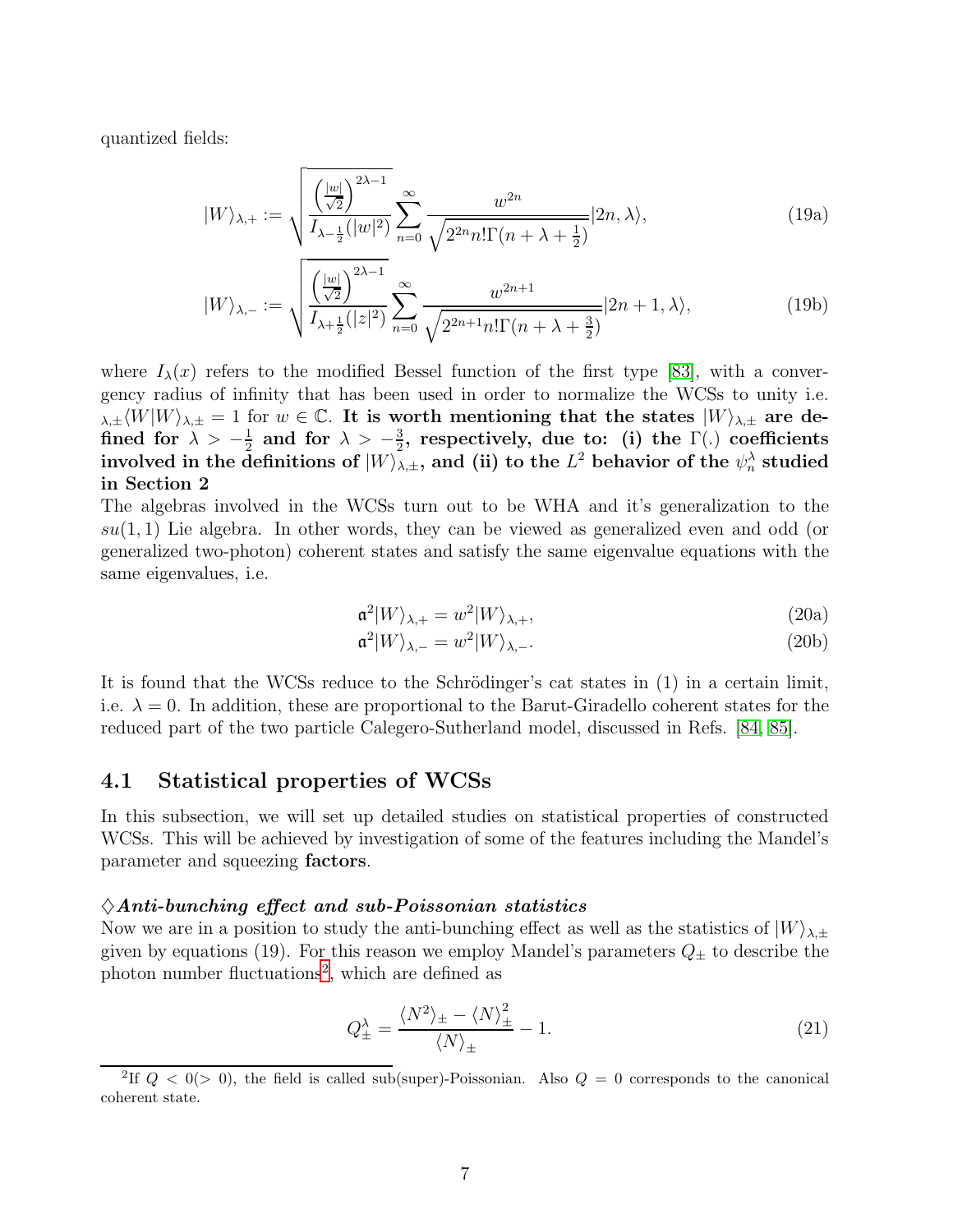

Figure 1: The plots of Mandel's parameters (a)  $Q^{\lambda}_{+}$  and (b)  $Q^{\lambda}_{-}$ , as functions of |w| for different values of λ.

For the generalized even and odd coherent state given by Eqs. (19) we have, respectively,

$$
\langle N^2 \rangle_+ = \frac{\left(\frac{|w|}{\sqrt{2}}\right)^{2\lambda - 1}}{I_{\lambda - \frac{1}{2}}(|w|^2)} \sum_{n=0}^{\infty} \frac{|w|^{4n} 4n^2}{2^{2n} n! (n + \lambda - \frac{1}{2})!} = |w|^4 - (2\lambda - 1)|w|^2 \frac{I_{\lambda + \frac{1}{2}}(|w|^2)}{I_{\lambda - \frac{1}{2}}(|w|^2)}
$$
(22a)

$$
\langle N \rangle_{+} = \frac{(\frac{|w|}{\sqrt{2}})^{2\lambda - 1}}{I_{\lambda - \frac{1}{2}}(|w|^2)} \sum_{n=0}^{\infty} \frac{|w|^{4n} 2n}{2^{2n} n! (n + \lambda - \frac{1}{2})!} = |w|^2 \frac{I_{\lambda + \frac{1}{2}}(|w|^2)}{I_{\lambda - \frac{1}{2}}(|w|^2)}.
$$
\n(22b)

and

$$
\langle N^2 \rangle_{-} = \frac{\left(\frac{|w|}{\sqrt{2}}\right)^{2\lambda - 1}}{I_{\lambda + \frac{1}{2}}(|w|^2)} \sum_{n=0}^{\infty} \frac{|w|^{4n + 2} (2n + 1)^2}{2^{2n + 1} n! (n + \lambda + \frac{1}{2})!} = |w|^4 + 4\lambda^2 - (2\lambda - 1)|w|^2 \frac{I_{\lambda - \frac{1}{2}}(|w|^2)}{I_{\lambda + \frac{1}{2}}(|w|^2)} \tag{23a}
$$

$$
\langle N \rangle_{-} = \frac{(\frac{|w|}{\sqrt{2}})^{2\lambda - 1}}{I_{\lambda + \frac{1}{2}}(|w|^2)} \sum_{n=0}^{\infty} \frac{|w|^{4n+2}(2n+1)}{2^{2n+1}n!(n+\lambda+\frac{1}{2})!} = |w|^2 \frac{I_{\lambda - \frac{1}{2}}(|w|^2)}{I_{\lambda + \frac{1}{2}}(|w|^2)} - 2\lambda. \tag{23b}
$$

From figure 1, the anti-bunching of the generalized even and odd coherent states is changed by variations of the Wigner parameter  $\lambda$  as well as  $|w|$ . It is understood that the even WCSs,  $|W\rangle_{\lambda,+}$  illustrate fully super-Poissonian for any  $\lambda \geq 0$ , except for negative values of  $-\frac{1}{2} < \lambda < 0$  and  $|w| > 1$  where sub-Poissonian statistics emerges (see figure 1(a)). Figure 1(b) shows that the odd WCSs,  $|W\rangle_{\lambda,-}$ , are fully sub-Poissonian for any  $-\frac{3}{2} < \lambda \leq 0$ . Although,  $|W\rangle_{\lambda,-}$  become super-Poissonian for  $\lambda > 0$  when  $|w|$  increases.

#### $\Diamond$ Squeezing effect in field operators  $\hat{x}$  and  $\hat{p}_{\lambda}$

From the commutation relation

$$
[\hat{x}, \hat{p}_{\lambda}] = i(1 + 2\lambda \hat{R})
$$
\n(24)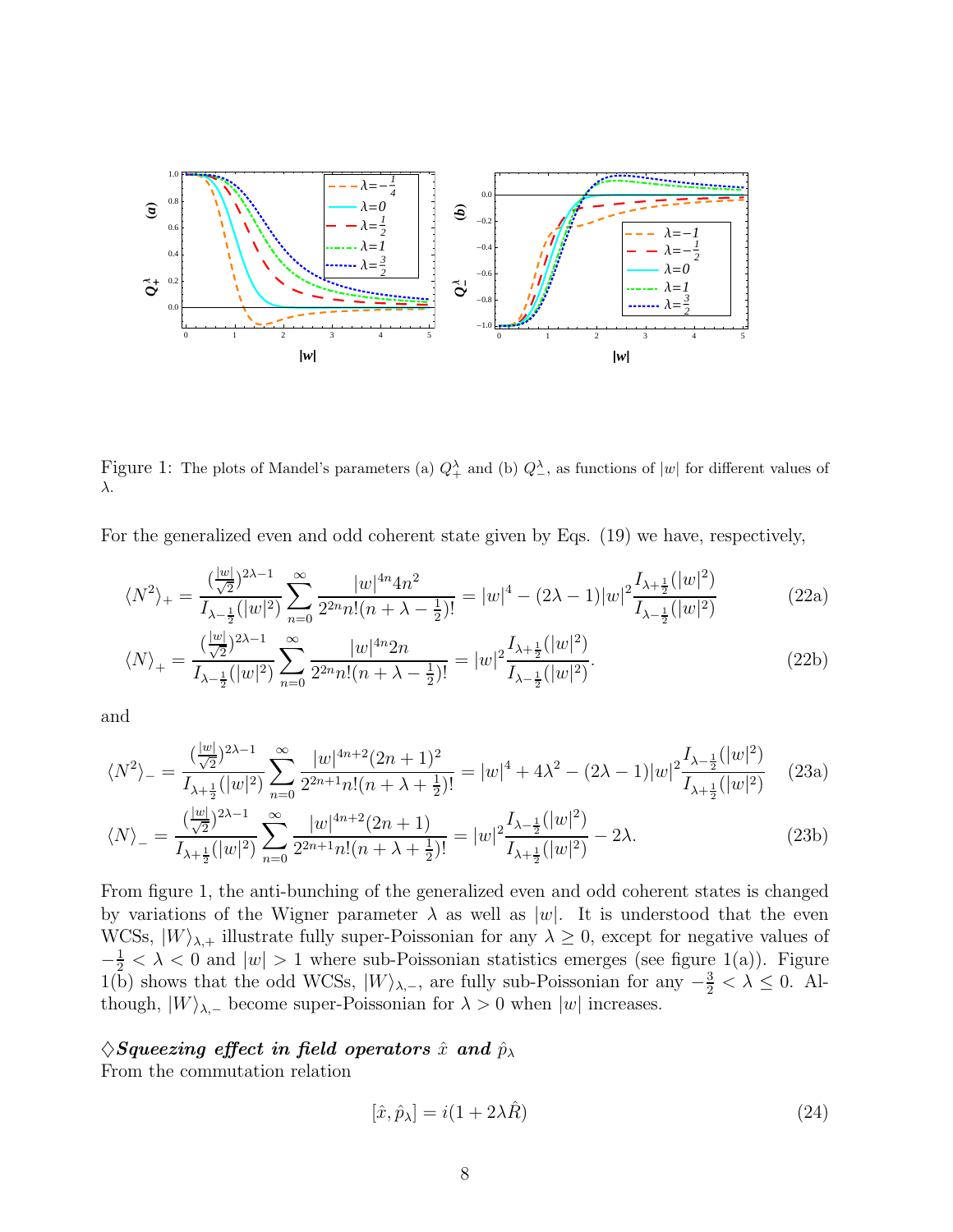the uncertainty relation for the variances of the operators  $\hat{x}$  and  $\hat{p}_{\lambda}^{3}$  $\hat{p}_{\lambda}^{3}$  $\hat{p}_{\lambda}^{3}$  can be calculated to be

$$
\langle \sigma_{xx} \rangle \langle \sigma_{pp} \rangle \ge \frac{|\langle 1 + 2\lambda \hat{R} \rangle|^2}{4},\tag{25}
$$

where  $\langle \sigma_{\hat{x}\hat{y}} \rangle = \frac{\langle \hat{x}\rangle \langle \hat{y} \rangle}{2} - \langle \hat{x} \rangle \langle \hat{y} \rangle$  and the angular brackets denote averaging over an arbitrary normalizable state for which the mean values are well defined,  $\langle \hat{y} \rangle = \pm \lambda \langle W | \hat{y} | W \rangle_{\lambda,\pm}$ . Following Walls (1983) as well as Wodkiewicz (1985) [\[74,](#page-15-10) [86\]](#page-16-0) it can be said that a state is squeezed if the condition  $\langle \sigma_{xx} \rangle < \frac{|\langle 1+2\lambda \hat{R} \rangle|}{2}$  or  $\langle \sigma_{pp} \rangle < \frac{|\langle 1+2\lambda \hat{R} \rangle|}{2}$  is fulfilled. In other words, a set of quantum states are called squeezed states if they have less uncertainty in one parameter  $(\hat{x} \text{ or } \hat{p})$ than coherent states. Then to measure the degree of squeezing we introduce the squeezing factors  $S_{x(p),+}$  and  $S_{x(p),-}$  [\[87\]](#page-16-1), corresponding with the even and odd WCSs, respectively

$$
S_{x,\pm} = \frac{\pm \langle \sigma_{xx} \rangle_{\pm} - \frac{|\pm \langle 1+2\lambda \hat{R} \rangle_{\pm}|}{2}}{\frac{|\pm \langle 1+2\lambda \hat{R} \rangle_{\pm}|}{2}},\tag{26a}
$$

$$
S_{p,\pm} = \frac{\pm \langle \sigma_{pp} \rangle_{\pm} - \frac{|\pm \langle 1 + 2\lambda \hat{R} \rangle_{\pm}|}{2}}{\frac{|\pm \langle 1 + 2\lambda \hat{R} \rangle_{\pm}|}{2}},\tag{26b}
$$

which results that the squeezing condition takes the simple form of  $S_{x(p),\pm} < 0$ . By using the mean values of the generators of the WHA, one can derive the variance and covariance of the operators  $\hat{x}$  and  $\hat{p}$  corresponding with the states  $|W\rangle_{\lambda,\pm}$  as follow

$$
\langle \sigma_{xx} \rangle_+ := \langle \hat{x}^2 \rangle_+ - \langle \hat{x} \rangle_+^2 = 2(|w|\cos\phi)^2 - |w|^2 + \lambda + \frac{1}{2} + |w|^2 \frac{I_{\lambda + \frac{1}{2}}(|w|^2)}{I_{\lambda - \frac{1}{2}}(|w|^2)}
$$
(27a)

$$
\langle \sigma_{pp} \rangle_+ := \langle \hat{p}^2 \rangle_+ - \langle \hat{p} \rangle_+^2 = -2(|w|\cos\phi)^2 + |w|^2 + \lambda + \frac{1}{2} + |w|^2 \frac{I_{\lambda + \frac{1}{2}}(|w|^2)}{I_{\lambda - \frac{1}{2}}(|w|^2)}
$$
(27b)

$$
\langle \sigma_{xx} \rangle_{-} := \langle \hat{x}^2 \rangle_{-} - \langle \hat{x} \rangle_{-}^2 = 2(|w|\cos\phi)^2 - |w|^2 - \lambda + \frac{1}{2} + |w|^2 \frac{I_{\lambda - \frac{1}{2}}(|w|^2)}{I_{\lambda + \frac{1}{2}}(|w|^2)}
$$
(27c)

$$
\langle \sigma_{pp} \rangle_{-} := \langle \hat{p}^2 \rangle_{-} - \langle \hat{p} \rangle_{-}^2 = -2(|w|\cos\phi)^2 + |w|^2 - \lambda + \frac{1}{2} + |w|^2 \frac{I_{\lambda - \frac{1}{2}}(|w|^2)}{I_{\lambda + \frac{1}{2}}(|w|^2)}
$$
(27d)

It results that  $S_{x(p),\pm}$  is strongly dependent on the complex variable  $w(=|w|e^{i\phi})$ and the deformation parameter  $\lambda$ . These dependencies can be discussed as follows:

• For the case  $\phi = \frac{\pi}{2}$  $\frac{\pi}{2}$ , our calculations show that the squeezing factors  $S_{x,\pm}$  are really dependent of  $\lambda$ . As shown in figure 2(a), squeezing factor  $S_{x,+}$  becomes negative for any values of  $|w|$  while  $\lambda > 0$ , which indicates that the states  $|W\rangle_{\lambda,+}$  exhibit squeezing effects in the position coordinate  $\hat{x}$ . We find that by increasing  $\lambda$ , the degree of squeezing is enhanced. However, for negative values of  $\lambda$ ,  $-\frac{1}{2} < \lambda < 0$ ,  $S_{x,+}$  becomes negative in small values of  $|w|$ and we will loss the squeezing when  $|w|$  is increasing. Figure 2(b) shows that, in contrast

<span id="page-8-0"></span><sup>&</sup>lt;sup>3</sup>Without **loss** of generality, we have set  $\hat{p}_{\lambda}$  by  $\hat{p}$  for the remainder of this work.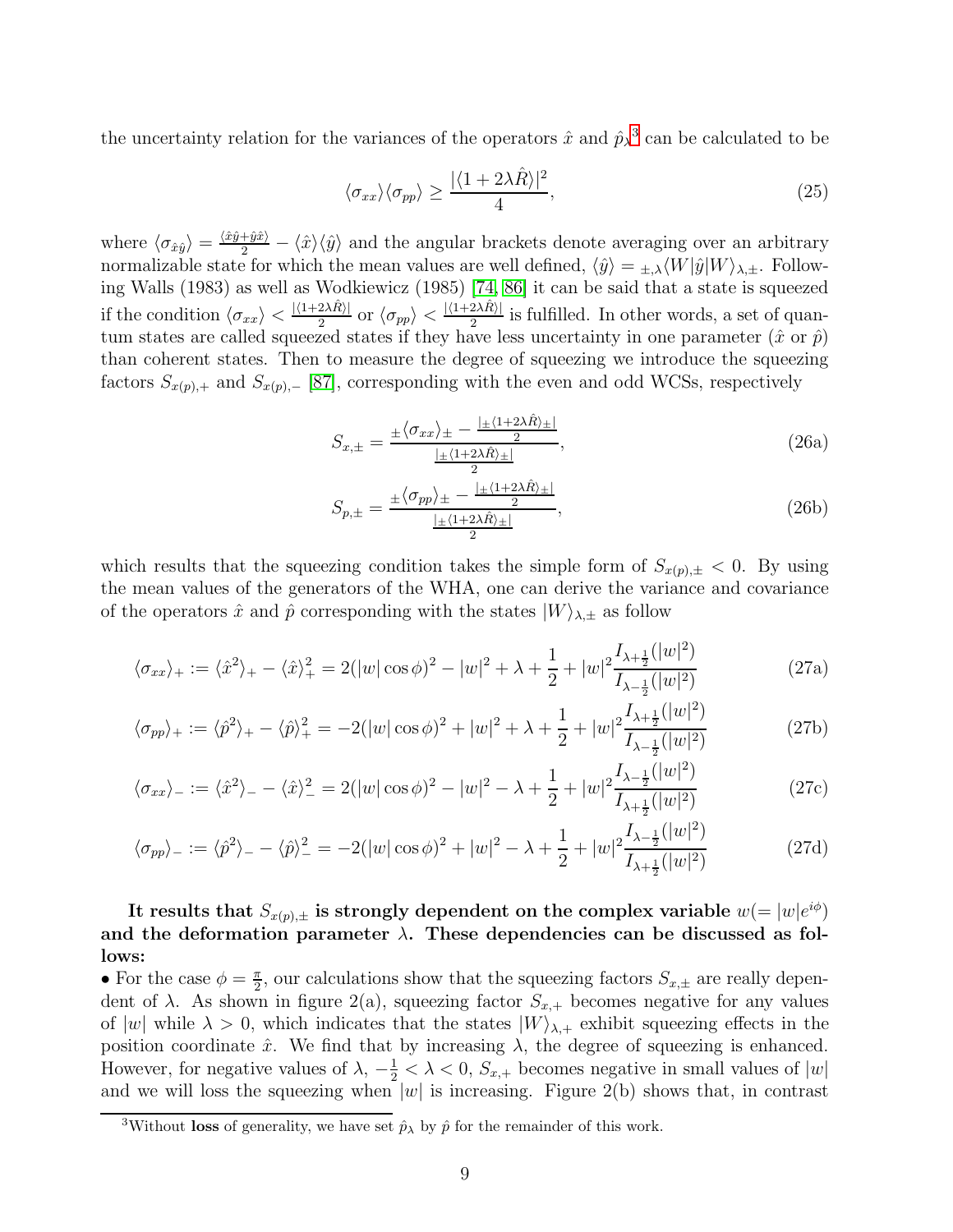

Figure 2: The plots of squeezing factors (a)  $S_{x,+}$  and (b)  $S_{x,-}$  in terms of |w| for different values of  $\lambda$  while we choose the phase  $\phi = \frac{\pi}{2}$ .



Figure 3: The plots of squeezing factors (a)  $S_{p,+}$  and (b)  $S_{p,-}$  in terms of |w| for different values of  $\lambda$  while we choose the phase  $\phi=0.$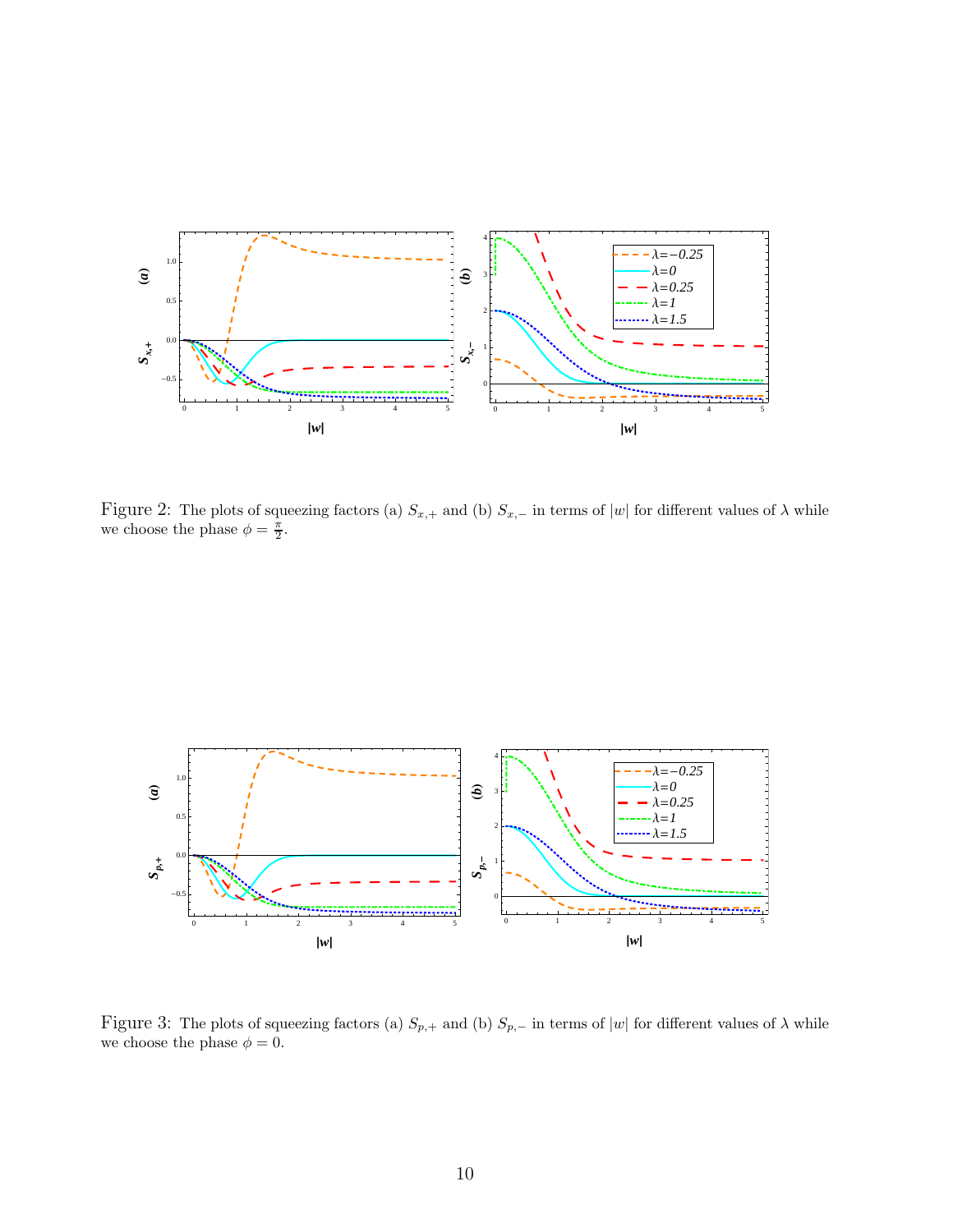

Figure 4: The plots of squeezing factors (a)  $S_{x,+}$  and (b)  $S_{x,-}$  in terms of |w| for different values of the phase  $\phi$  while we choose  $\lambda = -\frac{1}{4}$  and  $\lambda = -1$ , respectively.

with the even WCSs, the odd WCSs become squeezed for negative values of  $-\frac{3}{2} < \lambda < 0$  and by decreasing  $\lambda$  the degree of squeezing or depth of non-classicality is enhanced. However we will loss the squeezing in  $\hat{x}$  when  $\lambda \geq 0$ .

#### • In figure 3, we have plotted  $S_{p,\pm}$  versus  $|w|$  for different values of  $\lambda$  when  $\phi$  tends to zero. It implies that squeezing in the p component passes the greatest value when  $\phi$ reaches zero, where squeezing in the position coordinate,  $x$ , is disappeared.

• Figure 4 visualizes variation of the squeezing factors  $S_{x,+}$  and  $S_{x,-}$  for different values of the phase  $\phi$  when we choose the deformed parameter  $\lambda = -0.25$  and  $\lambda = -1$ , respectively. It is worth mentioning that the squeezing effect in the field operator  $\hat{x}$  are considerable for the case  $\phi \geq \frac{\pi}{3}$  $\frac{\pi}{3}$ . Figure 4(b) shows that the squeezing factor  $S_{x,-}$ becomes smaller than zero for  $\lambda = -1$  and for any values of  $\phi$ .

#### $\Diamond$ Higher order squeezing

We introduce two generalized Hermitian quadrature operators  $X_1$  and  $X_2$  as

$$
X_1 := \frac{J_1^{\lambda} + J_+^{\lambda}}{2}, \quad X_2 := \frac{J_1^{\lambda} - J_+^{\lambda}}{2i}
$$
\n(28)

with the commutation relation  $[X_1, X_2] = iJ_3^{\lambda}$ . From this commutation relation the uncertainty relation for the variances of the quadrature operators  $X_i$  follows

$$
\langle (\Delta X_1)^2 \rangle \langle (\Delta X_2)^2 \rangle \ge \frac{|\langle J_3^{\lambda} \rangle|^2}{4},\tag{29}
$$

where  $\langle (\Delta X_i)^2 \rangle = \langle X_i \rangle^2$  and the angular brackets denote averaging over the even or odd WCSs. To analyze the higher order or  $su(1, 1)$  squeezing, we introduce the squeezing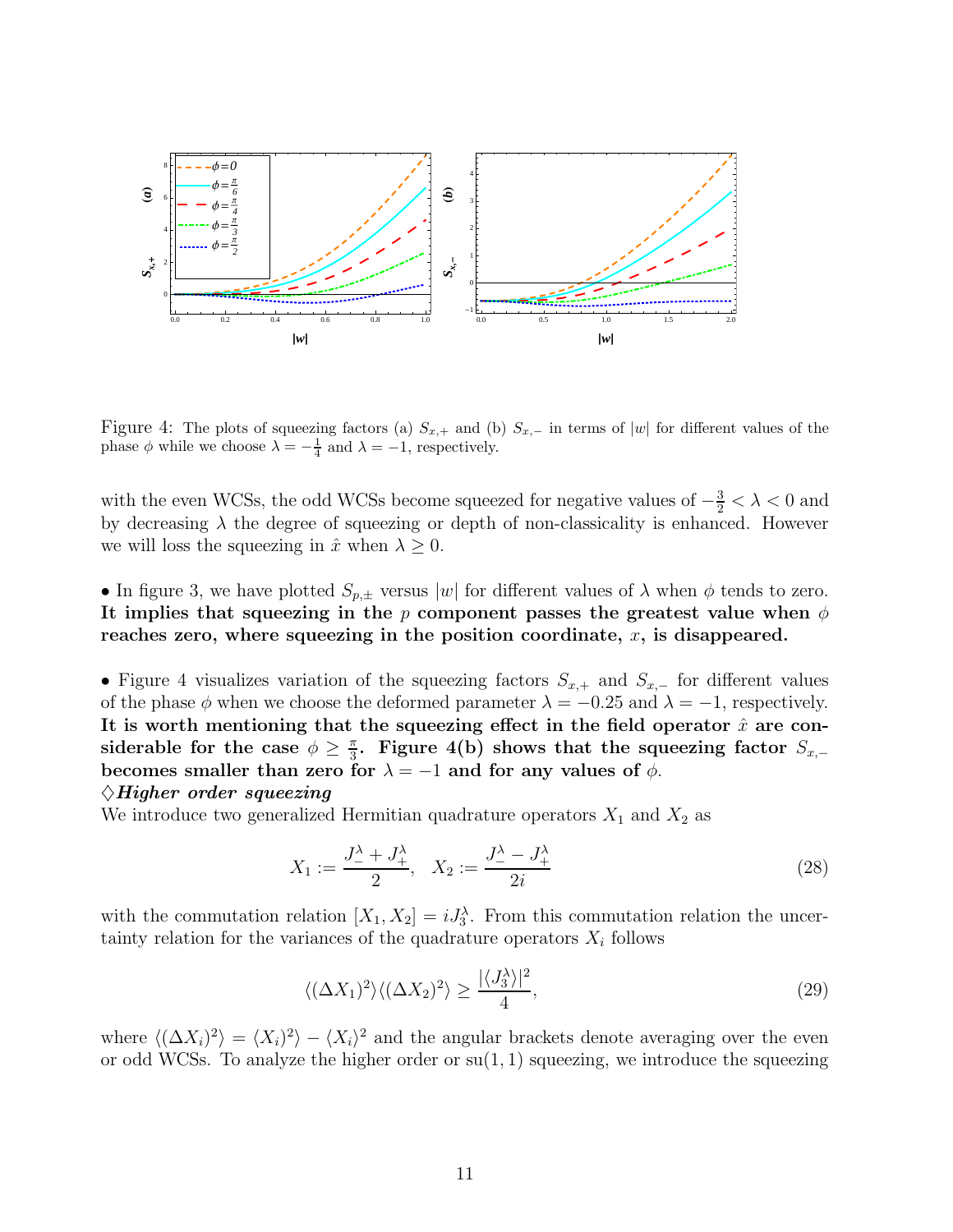factors<sup>[4](#page-11-0)</sup>  $S_{1(2),+}$  and  $S_{1(2),-}$  corresponding with even and odd WCSs, respectively, as

$$
S_{1,\pm} := \frac{\pm \langle (\Delta X_1)^2 \rangle_{\pm} - \frac{|\pm \langle J_3^{\lambda} \rangle_{\pm}|}{2}}{\frac{|\pm \langle J_3^{\lambda} \rangle_{\pm}|}{2}}, \tag{30a}
$$

$$
S_{2,\pm} := \frac{\pm \langle (\Delta X_2)^2 \rangle_{\pm} - \frac{|\pm \langle J_3^{\lambda} \rangle_{\pm}|}{2}}{\frac{|\pm \langle J_3^{\lambda} \rangle_{\pm}|}{2}}.
$$
 (30b)

For calculation of the squeezing degree in the fields  $X_{1(2)}$  one can use mean values of generators of the  $su(1,1)$  Lie algebra as

$$
_{+}\langle (\Delta X_{1})^{2}\rangle _{+}:=\langle X_{1}^{2}\rangle _{+}-\langle X_{1}\rangle _{+}^{2}=\frac{\lambda}{4}+\frac{1}{8}+|w|^{2}\frac{I_{\lambda+\frac{1}{2}}(|w|^{2})}{4I_{\lambda-\frac{1}{2}}(|w|^{2})}
$$
(31a)

$$
_{+}\langle (\Delta X_{2})^{2}\rangle _{+}:=\langle X_{2}^{2}\rangle _{+}-\langle X_{2}\rangle _{+}^{2}=\frac{\lambda}{4}+\frac{1}{8}+|w|^{2}\frac{I_{\lambda +\frac{1}{2}}(|w|^{2})}{4I_{\lambda -\frac{1}{2}}(|w|^{2})}
$$
(31b)

$$
\langle J_3^\lambda \rangle_+ = \frac{\lambda}{2} + \frac{1}{4} + |w|^2 \frac{I_{\lambda + \frac{1}{2}}(|w|^2)}{2I_{\lambda - \frac{1}{2}}(|z|^2)} \tag{31c}
$$

$$
-\langle (\Delta X_1)^2 \rangle_- := \langle X_1^2 \rangle_- - \langle X_1 \rangle_-^2 = -\frac{\lambda}{4} + \frac{1}{8} + |w|^2 \frac{I_{\lambda - \frac{1}{2}}(|w|^2)}{4I_{\lambda + \frac{1}{2}}(|w|^2)}
$$
(31d)

$$
\langle (\Delta X_2)^2 \rangle_- := \langle X_2^2 \rangle_- - \langle X_2 \rangle_-^2 = -\frac{\lambda}{4} + \frac{1}{8} + |w|^2 \frac{I_{\lambda - \frac{1}{2}}(|w|^2)}{4I_{\lambda + \frac{1}{2}}(|w|^2)}
$$
(31e)

$$
\langle J_3^\lambda \rangle_- = -\frac{\lambda}{2} + \frac{1}{4} + |w|^2 \frac{I_{\lambda - \frac{1}{2}}(|w|^2)}{2I_{\lambda + \frac{1}{2}}(|w|^2)}.
$$
\n(31f)

Clearly, by means of numerical calculations, from Eqs. (31), we conclude that even and odd WCSs do not exhibit the possibility of squeezing effect neither in  $X_1$  nor in  $X_2$  for any values of  $\lambda, w$ , i.e.

$$
S_{1(2),\pm} = 0.\t\t(32)
$$

Therefore, we ask whether even and odd WCSs can be good candidates for the states which minimize the uncertainty conditions  $(29)$  or not?. Our calculations show that the minimum uncertainty condition is hold, i.e.

$$
\langle (\Delta X_1)^2 \rangle \langle (\Delta X_2)^2 \rangle = \frac{|\langle J_3^{\lambda} \rangle|^2}{4}.
$$
\n(33)

## 5 Conclusions

To sum up, we introduced a new family of generalized even and odd coherent states (or Wigner cat states), which include rather different statistical properties than the well known

<span id="page-11-0"></span><sup>&</sup>lt;sup>4</sup>Squeezing is said to exist if  $-1 \leq S_{1(2),\pm} < 0$ .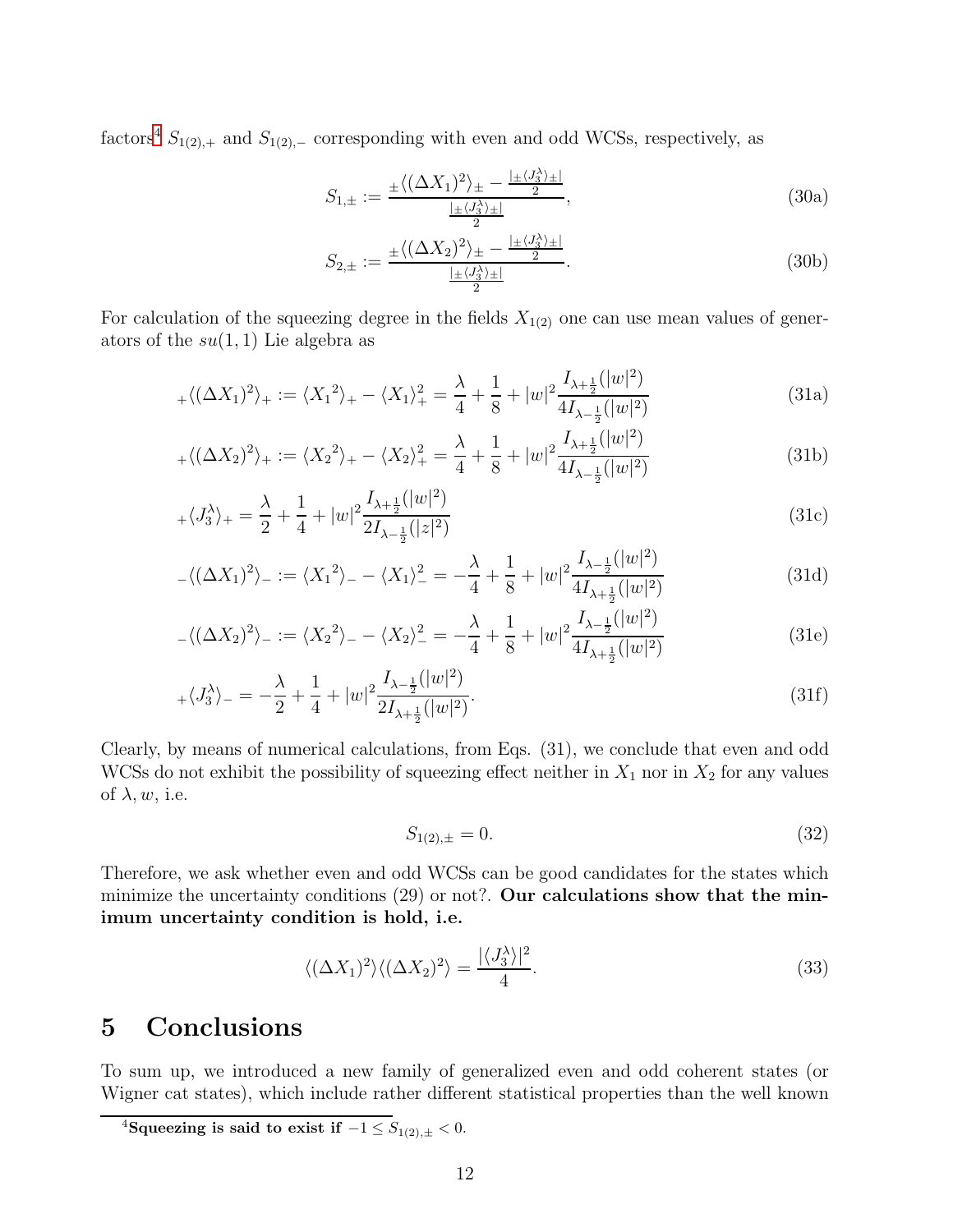Schrödinger cat states. In contrast with the Schrödinger cat states<sup>[5](#page-12-5)</sup>, the anti-bunching effect as well as the squeezing properties appear for both even and odd WCSs. For instance, fully anti-bunching effect ( or fully sub-poissonian statistics) only can be observed in the odd WCSs. Although, the anti-bunching effect occurs in the even WCSs for negative values of the parameter  $\lambda$  as well as large values of  $|w|$ . For given values of the phase  $\phi = \frac{\pi}{2}$  as well as positive values of the Wigner parameter  $\lambda$ , fully squeezing features occur in the even WCSs. Also, fully squeezing behavior occur in the odd WCSs for negative values of the Wigner parameter  $\lambda$  when we choose the phase  $\phi = \frac{\pi}{2}$  $\frac{\pi}{2}$ . The amplitude-squared squeezing and anti-bunching effect disappear for both even and odd WCSs for all values<sup>[6](#page-12-6)</sup> of the parameters  $\lambda, \phi$ and |w|. It should be mentioned that the states  $|W\rangle_{\pm}$  minimize the uncertainty relations of each pair of the  $su(1,1)$  components  $X_1$  and  $X_2$ . It is interesting to note that when  $\lambda \to 0$ , the even and odd WCSs become the usual Schrodinger cat states. Therefore, the usual cat states are the special cases of the WCSs.

#### Acknowledgements

The first author would like to thank the reviewer for thorough reviews and, in particular, for constructive critique and expert suggestions for improvement the presentation.

### <span id="page-12-0"></span>References

- <span id="page-12-1"></span>[1] J. S. Neergaard-Nielsen, M. Takeuchi, K. Wakui, H. Takahashi, K. Hayasaka, M. Takeoka, and M. Sasaki, Phys. Rev. Lett 105 (2010) 053602.
- [2] T. C. Ralph, A. Gilchrist, G. J. Milburn, W. J. Munro and S. Glancy, Phys. Rev. A 68 (2003) 042319.
- <span id="page-12-3"></span><span id="page-12-2"></span>[3] P. T. Cochrane, G. J. Milburn, and W. J. Munro, Phys. Rev. A 59 (1999) 2631.
- [4] D. Gottesman, A. Kitaev, and J. Preskill, Phys. Rev. A 64 (2001) 012310.
- [5] B. C. Sanders, Phys. Rev. A 45 (1992) 6811.
- [6] J. Wenger, M. Hafezi, F. Grosshans, R. Tualle-Brouri, and P. Grangier, Phys. Rev. A 67 (2003) 012105.
- [7] H. Jeong, W. Son, M. S. Kim, D. Ahn, and C. Brukner, Phys. Rev. A 67 (2003) 012106.
- [8] M. Stobinska, H. Jeong, and T. C. Ralph, Phys. Rev. A 75 (2007) 052105.
- [9] H. Jeong, Phys. Rev. A 78 (2008) 042101.
- <span id="page-12-4"></span>[10] J. Etesse, R. Blandino, B. Kanseri, and R. Tualle-Brouri, New J. Phys 16 (2014) 053001.
- [11] T. C. Ralph, Phys. Rev. A 65 (2002) 042313.

<span id="page-12-5"></span><sup>&</sup>lt;sup>5</sup>Detailed studies on the statistical properties of the Schrödinger's cat states show that the even CSs obey Poissonian statistics and have squeezing effects. However, the odd CSs exhibit sub-Poisonian statistics and do not include squeezing effects.

<span id="page-12-6"></span><sup>&</sup>lt;sup>6</sup>All values of the parameters  $\lambda$ ,  $\phi$  and  $|w|$ , that were chosen here, are optional.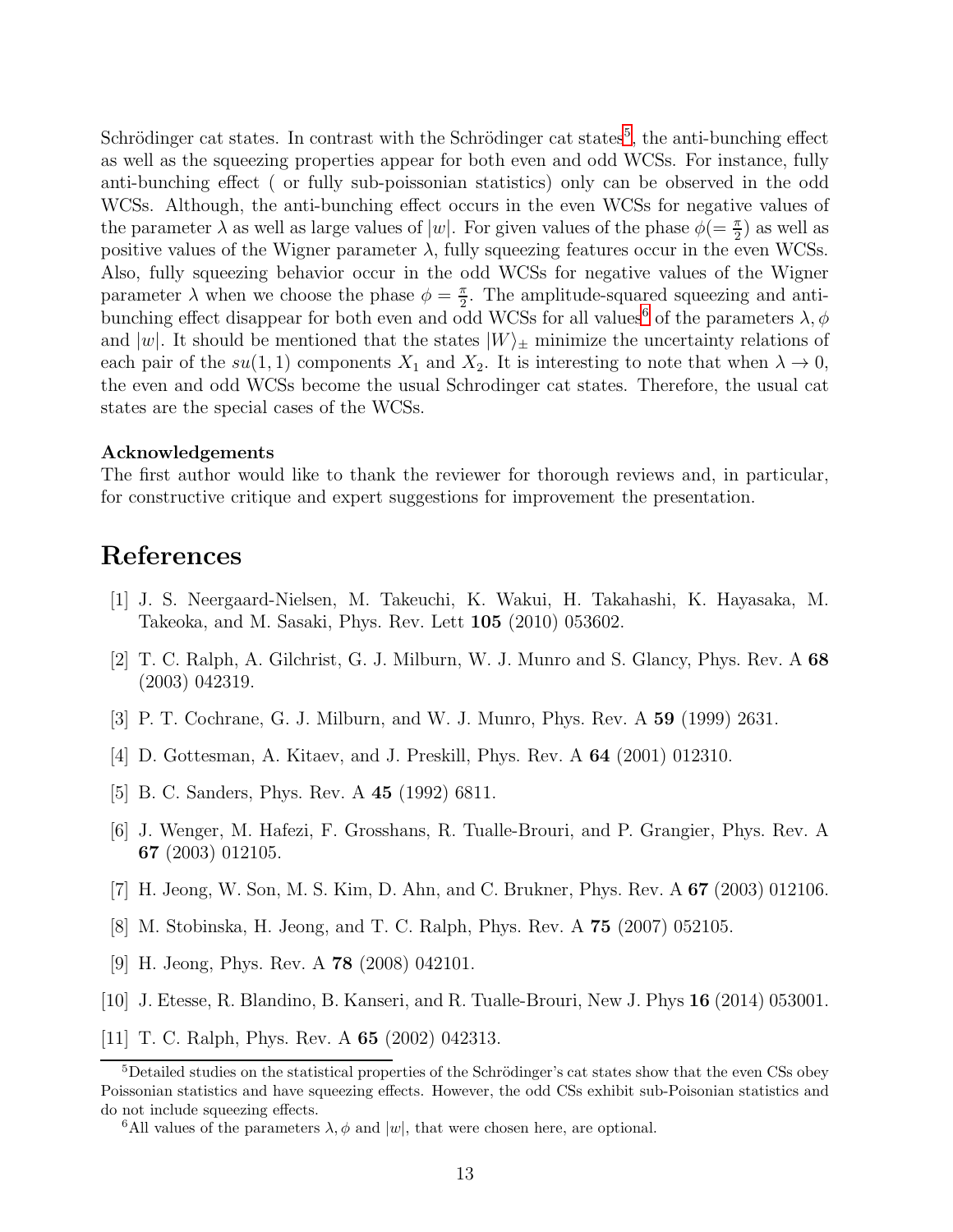- <span id="page-13-0"></span>[12] J. Joo, W. J. Munro, and T. P. Spiller, Phys. Rev. Lett. 107 (2011) 083601.
- <span id="page-13-1"></span>[13] W. J. Munro, K. Nemoto, G. J. Milburn, and S. L. Braunstein, Phys. Rev. A 66 (2002) 023819.
- <span id="page-13-2"></span>[14] A. P. Lund, T. C. Ralph, and H. L. Haselgrove, Phys. Rev. Lett. 100 (2008) 030503.
- [15] V. V. Dodonov, I. A. Malkinand V. I. Man'ko, Physica 72 (1974) 597.
- [16] M. Hillery, Phys. Rev. A 36 (1987) 3796.
- [17] Y. J. Xia, G. C. Guo, Phys. Lett. A 136 (1989) 281.
- [18] V. Buzek, A. Vidiella-Barranco, P.L. Knight, Phys. Rev. A 45 (1992) 6750.
- [19] S. Sivakumar, Phys. Lett. A 250 (1998) 257.
- <span id="page-13-3"></span>[20] Ji-Suo Wang, Tang-Kun Liu and Ming-Sheng Zhan, J. Opt. B: Quantum Semiclass. Opt 2 (2000) 758.
- <span id="page-13-4"></span>[21] S. Haroche and J. Raimond: Exploring the quantum: atoms, cavities and photons, Oxford University Press (2006).
- <span id="page-13-5"></span>[22] R. L. Matos Filho and W. Vogel, Phys. Rev. Lett 76 (1996) 608.
- <span id="page-13-6"></span>[23] D. Leibfried, R. Blatt, C. Monroe and D. Wineland, Rev. Mod. Phys 75 (2003) 281
- [24] B. Yurke and D. Stoler, Phys. Rev. Lett 57 (1986) 13.
- [25] C. C. GERRY, J. Mod. OPTICS, 40 (1993) 1053.
- [26] Xia. Yunjie and Guo. Guangcan, Phys. Lett. A  $136$  (1989) 6.
- [27] Ji-SuoWang, Tang-Kun Liu, Jian Feng and Jin-Zuo Sun, Int. J. Theo. Phys 43 (2004) 9.
- [28] C. L. Mehta, Anil K. Roy and G. M. Saxena, Phys. Rev. A 46 (1992) 3.
- [29] M. Arik and D. Coon, J. Math. Phys 17 (1976) 524.
- [30] A.J.Macfarlane, J. Phys. A 22 (1989) 4581.
- [31] L. Biedenharn, J. Phys. A 22 (1990) L873.
- [32] W. Chung, K. Chung, S. Nam and C. Um, Phys. Lett. A 183 (1993) 363.
- [33] E. Borozov, V. Damaskinsky and S. Yegorov "Some Remarks on the Representations of the Generalized Deformed Oscillator Algebra" [arXiv:q-alg/9509022v](http://arxiv.org/abs/q-alg/9509022)1 20 Sep 1995.
- <span id="page-13-8"></span><span id="page-13-7"></span>[34] F. Jackson, Mess. Math 38 (1909) 57.
- [35] E. Wigner, Phys. Rev 77 (1950) 711.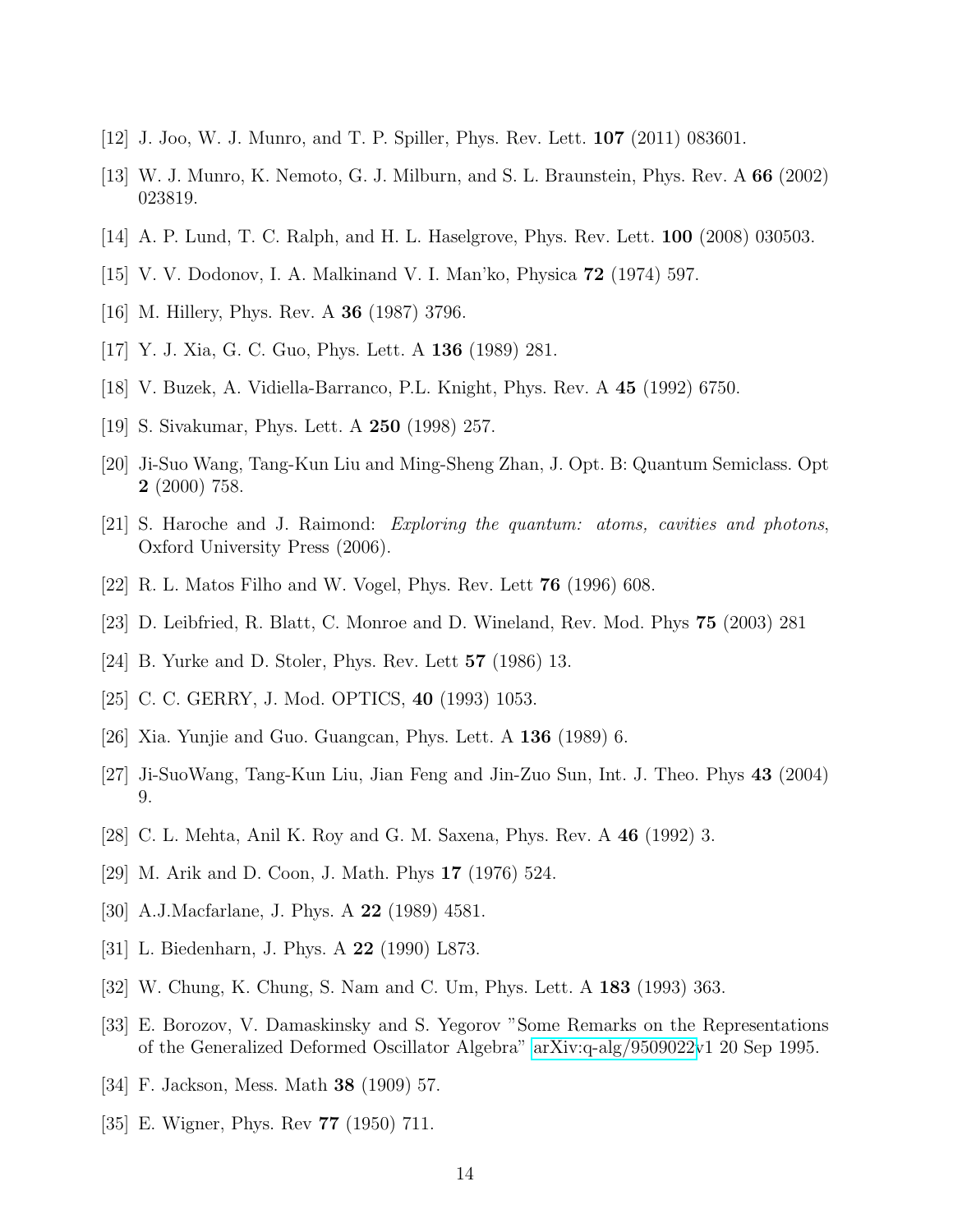- <span id="page-14-0"></span>[36] L.Yang, Phys.Rev 84 (1951) 788.
- [37] M. S. Plyushchay, Nuclear Phys. B 491 (1997) 619.
- [38] A. J. Macfarlane, J. Math. Phys 35 (1994) 1054.
- [39] Paul Bracken: Advances in Quantum Mechanics, InTech (2013).
- [40] S. Tsujimoto, L. Vinet, A. Zhedanov, SIGMA 7 (2011) 093.
- [41] S. Post, L. Vinet, A. Zhedanov, J. Phys. A: Math. Theor 44 (2011) 435301.
- [42] S. Tsujimoto, L. Vinet, A. Zhedanov, J. Math. Phys 52 (2011) 103512.
- [43] F. Calogero, J. Math. Phys 10 (1969) 2191.
- [44] F. Calogero, J. Math. Phys **12** (1971) 419.
- <span id="page-14-1"></span>[45] M. A. Vasiliev, Int. J. Mod. Phys A 6 (1991) 1115.
- [46] H. R. Post, Many-particles systems: II. Proc. Phys. Soc. (London). A 69 (1956) 936.
- [47] I. I. Goldman and V. D. Krivchenkov: *Problems in Quantum Mechanics* Pergamon, Oxford (1961).
- <span id="page-14-2"></span>[48] L. D. Landau and E. M. Lifshitz: Quantum Mechanics, Non-relativistic Theory 3rd edition, Pergamon, Oxford (1977).
- [49] R. L. Hall and N. Saad, J. Phys. A: Math. Gen 33 (2000) 569.
- [50] R. L. Hall, N. Saad and A. von Keviczky, J. Math. Phys 43 (2000) 94.
- [51] N. Saad, R. L. Hall and A. von Keviczky, J. Phys. A: Math. Gen 36 (2003) 487.
- [52] R. Chakrabarti and R. Jagannathan, J. Pys. A 27 (1994) L2777.
- [53] A. Turbiner, Phys. Lett. B 320 (1994) 281
- [54] T. Brzezinski, T. Egusquiza and A. J. Macfarlane, Phys. Lett. B 311 (1993) 202
- [55] L. Brink, T. H. Hansson and M. A. Vasiliev, Phys. Lett. B 286 (1992) 109
- <span id="page-14-3"></span>[56] A. P. Polychronakos, Phys. Rev. Lett 69 (1992) 703.
- <span id="page-14-4"></span>[57] M. L. Sage, Chem. Phys. **87** (1984) 431.
- <span id="page-14-5"></span>[58] M. L. Sage and J. Goodisman, Am. J. Phys 53 (1985) 350.
- <span id="page-14-6"></span>[59] J. Hurley, One-dimensional three-body problem. J. Math. Phys. 8 (1967) 813.
- <span id="page-14-7"></span>[60] F. Calogero, J. Math. Phys. 10 (1969) 2197.
- [61] F. Calogero, J. Math. Phys. **12** (1971) 419.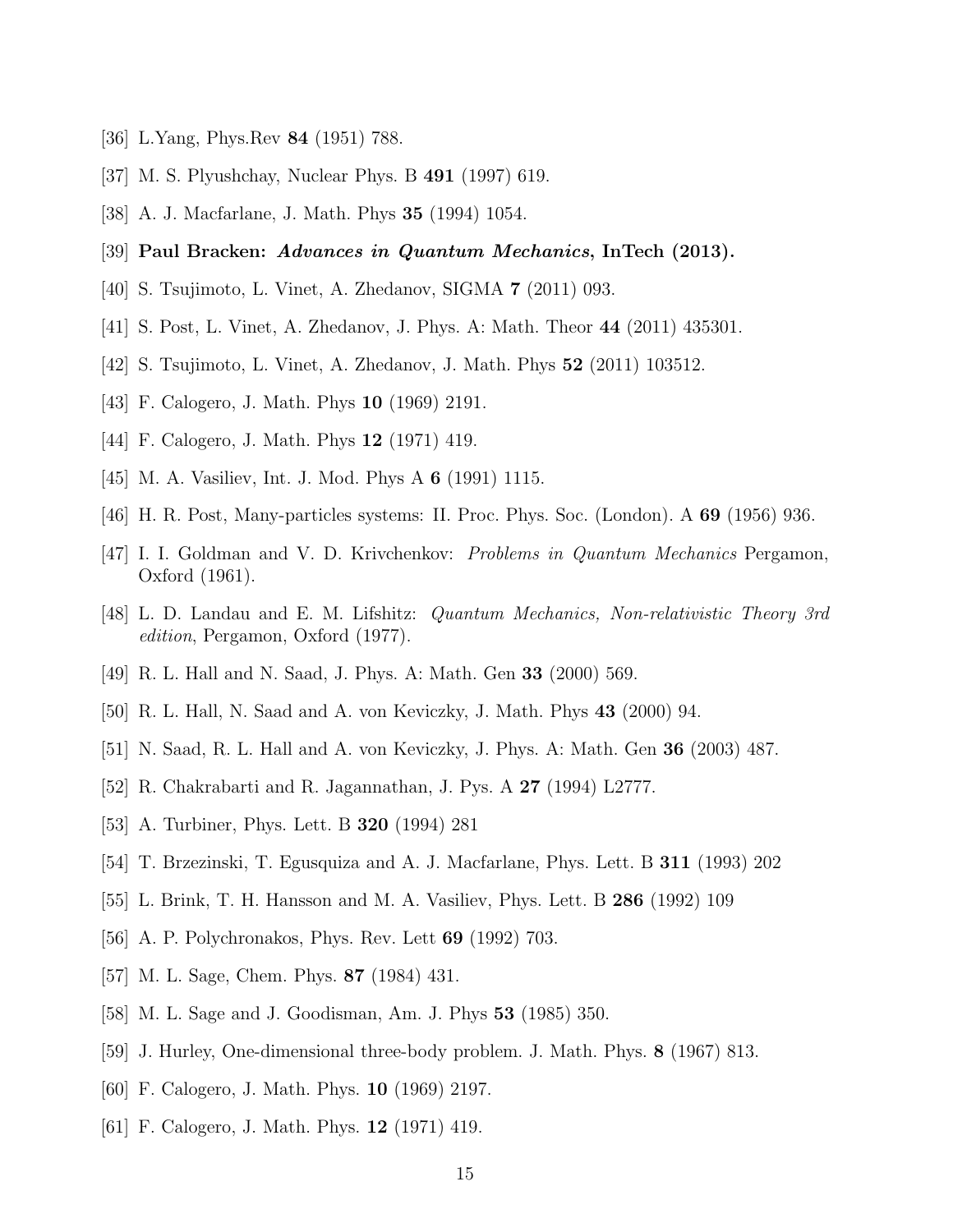- <span id="page-15-1"></span><span id="page-15-0"></span>[62] P. Camiz, A. Gerardi, C. Marchioro, E. Presutti and E. Scacciatelli, J. Math. Phys. 12 (1971) 2040.
- <span id="page-15-2"></span>[63] V. V. Dodonov, I. A. Malkin and V. I. Manko, Physica 72 (1974) 597.
- <span id="page-15-3"></span>[64] V. V. Dodonov, I. A. Malkin and V. I. Manko, Phys. Lett. A 39 (1972) 377.
- <span id="page-15-12"></span>[65] S. H. Dong and Z. Q. Ma, Int. J. Mod. Phys. E 11 (2002) 155.
- <span id="page-15-13"></span>[66] G. S. Agarwal and S. Chaturvedi, J. Phys. A: Math and Gen 28 (1995) 5747.
- <span id="page-15-4"></span>[67] H. Fakhri, A. Dehghani and B. Mojaveri, Int. J. Quantum Chem. 109 (2009) 1228.
- <span id="page-15-5"></span>[68] A. M. Perelomov: Generalized Coherent States and Their Applications, Springer-Verlag, Berlin (1986).
- <span id="page-15-6"></span>[69] A. M. Perelemov, Sol. Phys. Usp 20 (1977) 703.
- <span id="page-15-7"></span>[70] F. Biiyiiklult, D. Demirhan and S. F. Dzeren, Chem. Phys. Lett 194 (1992) 9.
- <span id="page-15-8"></span>[71] A. O. Barut and L. Girardello, Commun. Math. Phys 21 (1971) 41.
- <span id="page-15-9"></span>[72] A. M. Perelomov, Commun. Math. Phys 26 (1972) 222.
- <span id="page-15-10"></span>[73] W -M. Zhang , D. H. Feng and R. Gilmore, Rev. Mod. Phys 62 (1990) 867.
- <span id="page-15-11"></span>[74] K. Wodkiewwicz and J. H. Eberly, J. opt . Soc. Am. B 2 (1985) 458K.
- <span id="page-15-14"></span>[75] A. Dehghani and B. Mojaveri, BRAZ. J. PHYS 45 (2015) 265.
- <span id="page-15-15"></span>[76] M. K. Tavassoly and H. R. Jalali, Chinese Phys. B 22 (2013) 084202.
- <span id="page-15-16"></span>[77] G. Szegö: *Orthogonal polynomials*, Colloq. Publ, Amer. Math. Soc.  $(1967)$ .
- <span id="page-15-17"></span>[78] C. Markett, J. Approx. Theory 73 (1993) 199.
- <span id="page-15-18"></span>[79] M. Rosenblum, Oper. Theo: Adv. Appl 73 (1994) 369.
- <span id="page-15-19"></span>[80] R. Alvarez-Nodarse, M. K. Atakishiyeva, N. M. Atakishiyev, Int. J. Pure Appl. Math 10 (2004) 335.
- [81] M. Abramowitz and I. A. Stegun: *Handbook of Mathematical Functions With Formulas*, Graphs and Mathematical Tables, 10ed, NBS (1972).
- <span id="page-15-21"></span><span id="page-15-20"></span>[82] Fu H C and Sasaki R, Phys. Rev. A. 53 (1996) 3836.
- [83] I. S. Gradshteyn and I. M. Ryzhik: Table of Integrals, Series, and Products, Academic, San Diego (2000).
- <span id="page-15-23"></span><span id="page-15-22"></span>[84] H. Fakhri, A. Dehghani and B. Mojaveri, Int. J. Quantum. Chem 109 (2009) 1228.
- [85] B. Mojaveri and A. Dehghani, Rep. Math. Phys 75 (2015) 47.